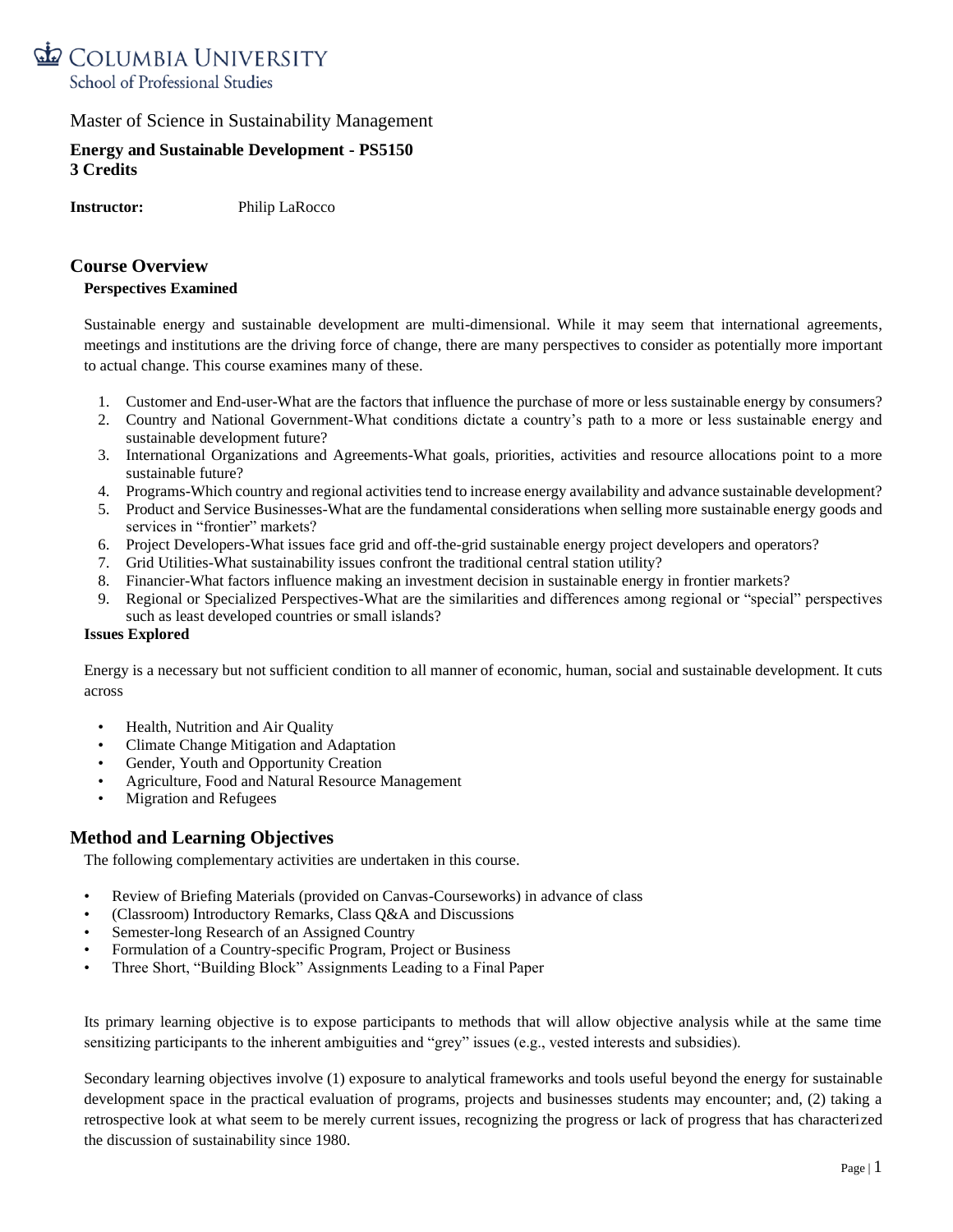

## **Workload**

- 1. You will research one of these countries: Bolivia, Cambodia, Colombia, Haiti, Jamaica, Uganda or Zambia.
- 2. You will prepare three short assignments, a summary slide deck and a final paper:
	- Short Assignment 1 will consist of an analysis and summary of the market, policies, programs and enterprise activities (public sector, private sector, and hybrid) that characterize conditions in your selected country.
	- Short Assignment 2 will consist of identifying a "short list" (at least two, no more than four) of initiatives that appear appropriate to the conditions identified in your research.
	- Short Assignment 3 will select a final initiative and identify the conditions that will likely determine its success or failure. This will include a basic feasibility analysis.
	- Three "draft" slides that summarize your research and thinking.
	- Final Paper will consist of a synthesis of your three short assignments, including a set of recommendations and next steps that you believe will be instrumental in determining success. Appended to this ten-page paper will be the research documentation you have gathered throughout the semester, and the "final" version of your three slides.

3. You will read and critically evaluate documents found on Courseworks / Canvas, visit websites and prepare for weekly inclass discussions.

4. You will have the opportunity (voluntary) to self-organize with classmates to compare notes on your chosen country, your research findings, and your thinking regarding creating a viable energy enterprise.

## **Grading**

- Three Short Assignments 10 points each for 30% of grade
- Final Paper and Slides  $-40\%$  of grade
- Weekly Participation and Summary Slides 30%

## **School Policies**

#### *Copyright Policy*

Please note—Due to copyright restrictions, online access to this material is limited to instructors and students currently registered for this course. Please be advised that by clicking the link to the electronic materials in this course, you have read and accept the following:

The copyright law of the United States (Title 17, United States Code) governs the making of photocopies or other reproductions of copyrighted materials. Under certain conditions specified in the law, libraries and archives are authorized to furnish a photocopy or other reproduction. One of these specified conditions is that the photocopy or reproduction is not to be "used for any purpose other than private study, scholarship, or research." If a user makes a request for, or later uses, a photocopy or reproduction for purposes in excess of "fair use," that user may be liable for copyright infringement.

#### *Academic Integrity*

Columbia University expects its students to act with honesty and propriety at all times and to respect the rights of others. It is fundamental University policy that academic dishonesty in any guise or personal conduct of any sort that disrupts the life of the University or denigrates or endangers members of the University community is unacceptable and will be dealt with severely. It is essential to the academic integrity and vitality of this community that individuals do their own work and properly acknowledge the circumstances, ideas, sources, and assistance upon which that work is based. Academic honesty in class assignments and exams is expected of all students at all times.

SPS holds each member of its community responsible for understanding and abiding by the SPS Academic Integrity and Community Standards posted at [http://sps.columbia.edu/student-life-and-alumni-relations/academic-integrity-and-community](http://sps.columbia.edu/student-life-and-alumni-relations/academic-integrity-and-community-standards)[standards.](http://sps.columbia.edu/student-life-and-alumni-relations/academic-integrity-and-community-standards) You are required to read these standards within the first few days of class. Ignorance of the School's policy concerning academic dishonesty shall not be a defense in any disciplinary proceedings.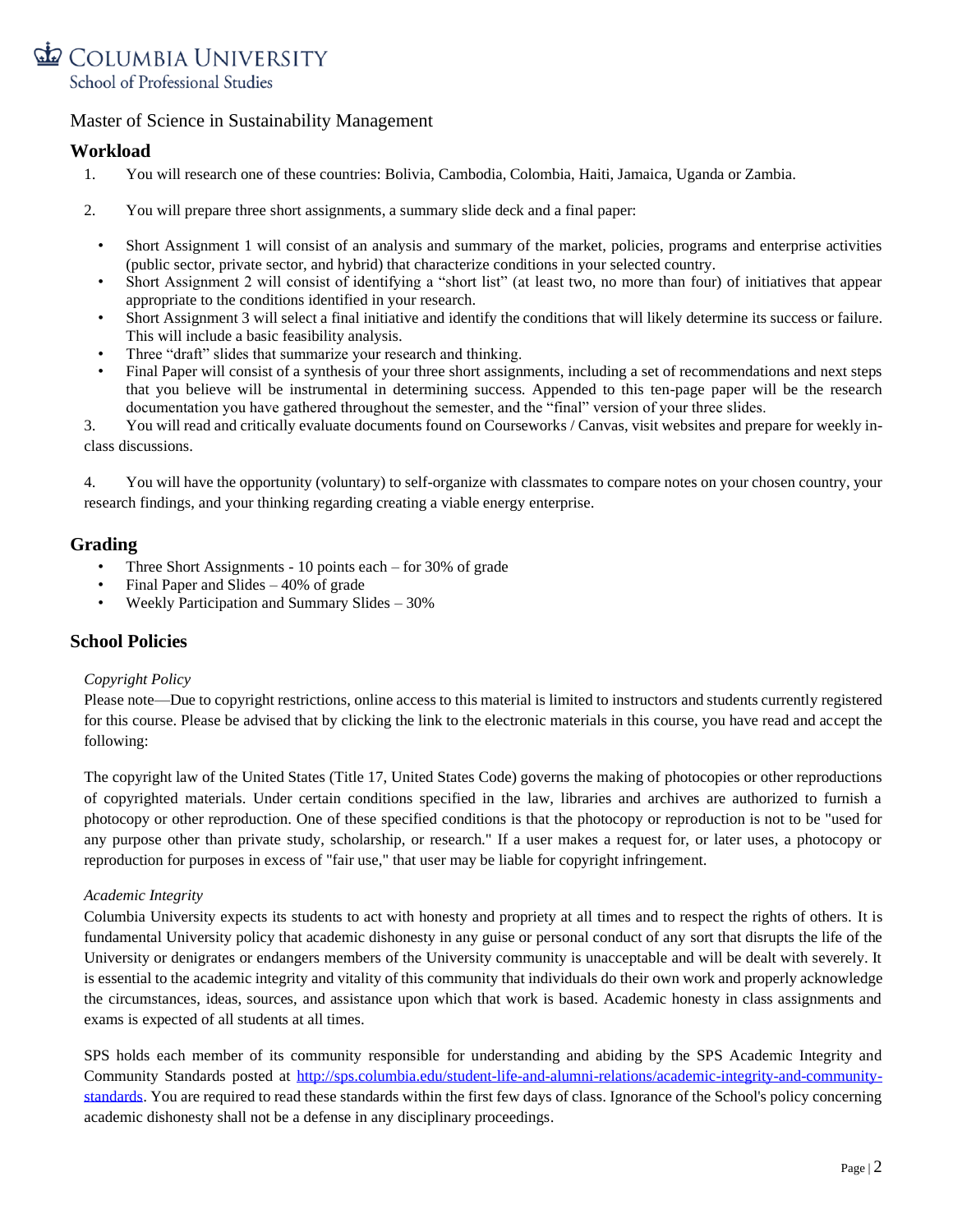

#### *Accessibility*

Columbia is committed to providing equal access to qualified students with documented disabilities. A student's disability status and reasonable accommodations are individually determined based upon disability documentation and related information gathered through the intake process. For more information regarding this service, please visit the University's Health Services website: [http://health.columbia.edu/services/ods/support.](http://health.columbia.edu/services/ods/support)

# **Class Schedule**

| <b>Class</b> | Readings*                                                                                                                                                                                                       | <b>Assignments</b>      | <b>Issues</b><br>and Perspectives                                                                                                         | <b>Technologies</b>                                                  | <b>Tentative</b><br>"Discussion"                                                                                                                |
|--------------|-----------------------------------------------------------------------------------------------------------------------------------------------------------------------------------------------------------------|-------------------------|-------------------------------------------------------------------------------------------------------------------------------------------|----------------------------------------------------------------------|-------------------------------------------------------------------------------------------------------------------------------------------------|
| 1            | "Syllabus"                                                                                                                                                                                                      |                         | Affordability<br>Social<br>Country;<br>Enterprise; Customer                                                                               | Solar PV                                                             | "Energy<br>and<br>Sustainability: What<br>do we mean<br>by<br>sustainable<br>development?"                                                      |
| 2            | "Expectations<br>Concerning<br>Assignments"<br>"Conducting Country<br>Research"                                                                                                                                 | <b>Country Selected</b> | Goals and Progress<br>Reporting;<br>Health; Credit<br>Multi-market versus<br>Local Manufacturer;<br>Customer                              | Improved<br>Cook<br><b>Stoves and Fuels</b>                          | "Energy<br>and<br>Development: What<br>is the appropriate<br>'unit of analysis' and<br>planning?"                                               |
| 3            | "2019-Tracking SDG<br>The<br>Energy<br>7,<br>Progress<br>Report"<br>(selections)                                                                                                                                |                         | Climate;<br>Low-<br>Carbon<br>Energy<br>Technologies<br>Global<br>Advocacy<br>Groups and IGOs;<br>Donors; Technology<br>R, D & D; Sectors | Power, Fuel Supplies;<br>Industry;<br>Transport;<br><b>Buildings</b> | "What is the state of<br>de-<br>energy<br>carbonization<br>and<br>what is the role of<br>technology in market<br>transformation?"               |
| 4            | Visit<br>these<br>websitesGreen<br>Climate Fund, FMO,<br>Global Environment<br>Fund, GIZ, IFAD,<br>Shell<br>Foundation,<br>CleanStart,<br>Clean<br>Cooking Alliance<br>more to be added and<br>workload divided |                         | Food;<br>Agriculture;<br>Nutrition<br>Intermediaries;<br>Donors                                                                           | Solar<br>Water<br>Pumping;<br>Cold<br>Chain;<br>Energy<br>Efficiency | "Where is the money<br>and support to enable<br>energy<br>for<br>sustainable<br>development at early<br>stages of<br>market<br>transformation?" |
| 5            | "Mobisol Folder"                                                                                                                                                                                                | Assignment 1 is due     | Scale;<br>Return<br>Expectations<br>Tech Driven<br>Enterprises; Investors                                                                 | Pay-Go                                                               | "Where is the money<br>to grow sustainable<br>energy<br>and<br>sustainable<br>development?"                                                     |
| 6            | "Female<br>Microenterprise<br>Creation-Multiple<br>Randomized<br>Experiments"                                                                                                                                   |                         | Migration<br>$\&$<br>Refugees;<br>Triple<br><b>Bottom Line</b><br>Charities;<br>Relief<br>Agencies; NGOs                                  | Energy<br>Efficiency;<br>Energy<br>micro-<br>enterprises             | "More than Money"                                                                                                                               |